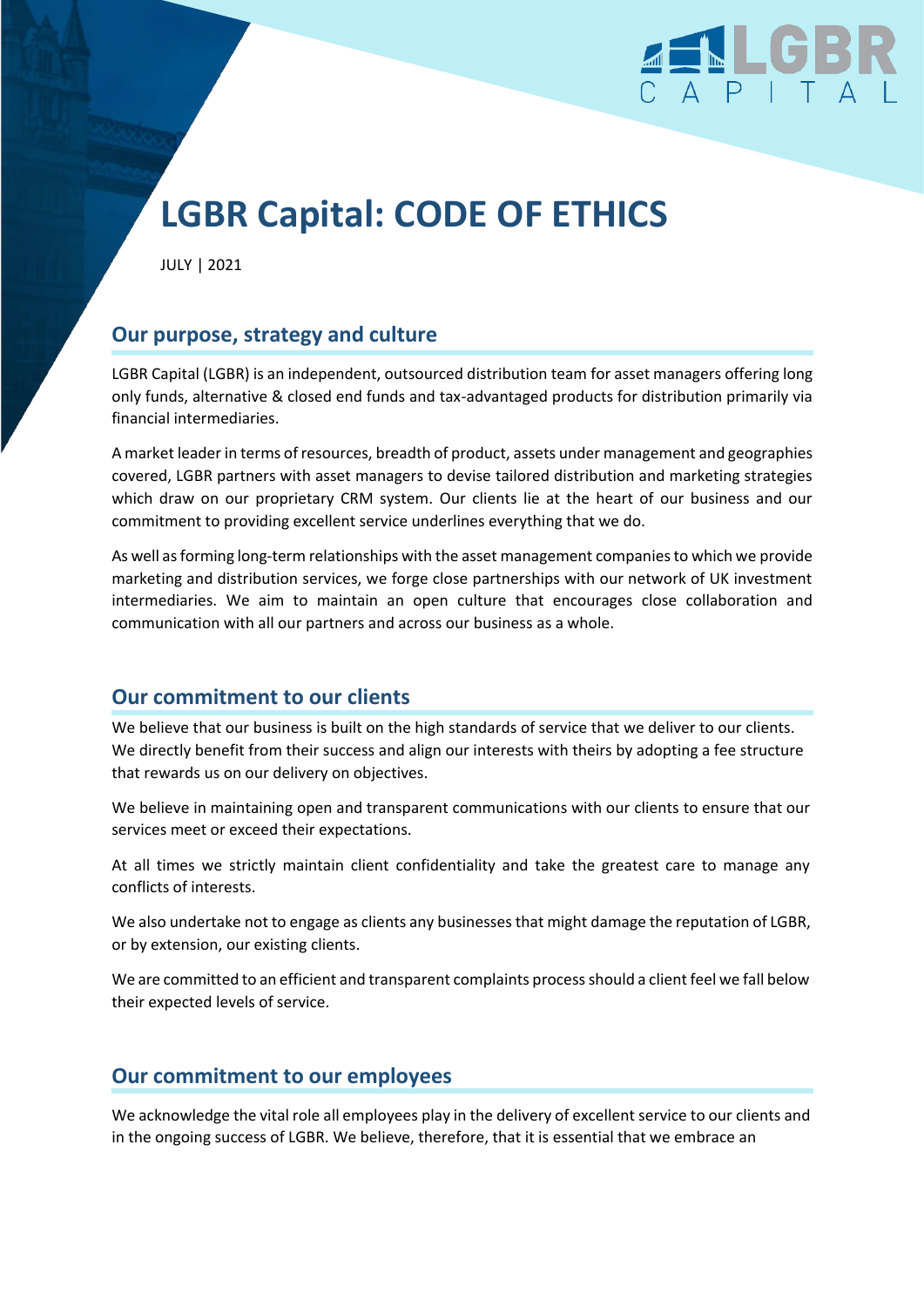inclusive culture that encourages personal professional development and that rewards performance across the business.

We are an equal opportunities employer and believe that a diverse and inclusive workplace is highly beneficial in bringing a broad range of experience for the benefit for our stakeholders, clients and the business as a whole.

For appropriate roles, we accommodate differing preferences towards working from the office or remotely to enable employees to choose the working pattern that best suits their circumstances.

We also operate an internship programme to offer young people the experience of working within the financial services industry and encourage the participation of candidates from a broad range of backgrounds.

We have a structured professional development process in place which provides all employees with online training modules and we sponsor all salespeople to sit the industry kitemark qualification, the Investment Management Certificate (IMC).

We structure remuneration and incentives to ensure that they recognise individual performance and professional development.

We expect all employees to execute their duties with the same high levels of integrity and client focus that the business embraces as a whole.

## **Our commitment to suppliers and service providers**

We believe all partners that supply services to LGBR play an important part in the success of our business. We are therefore committed to conducting our working relationships with all suppliers with integrity and professionalism.

We are also committed to working with third parties that share our high standards across their operations and in their behaviour towards employees and any other businessesthat they engage with, and regularly review all service providers we engage with.

## **Our commitment to the environment**

LGBR's operations are not intensive in terms of carbon emissions. Nonetheless, we strive to minimise our environmental footprint by using energy in the office as efficiently as possible, by recycling as much office waste as possible and by encouraging our employees to reduce their carbon footprint by subscribing to the 'Cycle to Work' scheme.

## **Our relationship with regulators**

LGBR Capital London Limited is an Appointed Representative of *[Laven Advisors LLP](https://www.lavenpartners.com/)*, which is authorised and regulated by the Financial Conduct Authority number 447282. We believe that by following the codes of conduct expected by the FCA and other government sponsored legislative bodies, our clients and other partners can have confidence in our commitment to applying best practice to all areas of our operations.